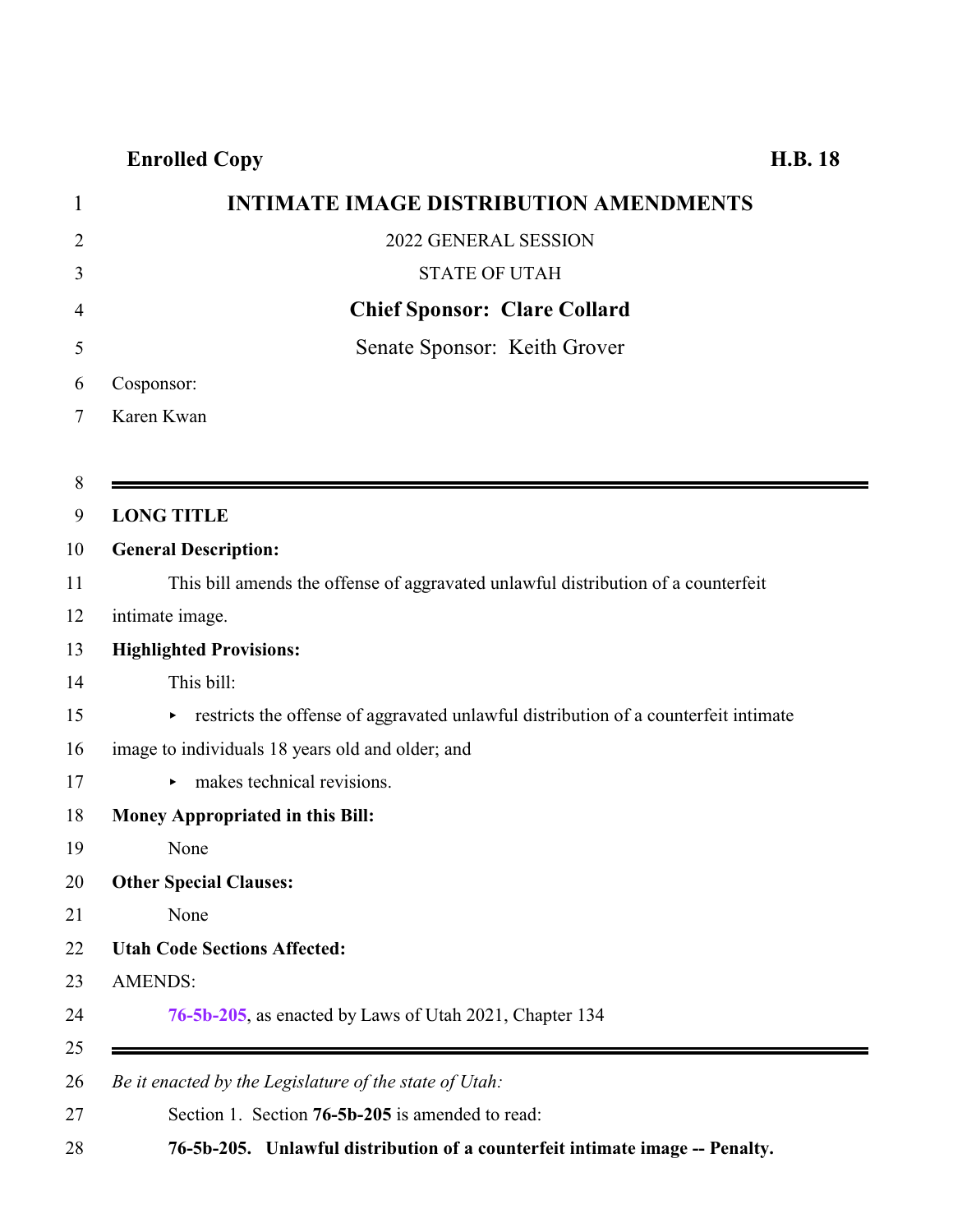**H.B. 18 Enrolled Copy**

| 29 | (1) As used in this section:                                                                       |
|----|----------------------------------------------------------------------------------------------------|
| 30 | (a) "Child" means an individual under $[\theta]$ the age of 18 years old.                          |
| 31 | (b) "Counterfeit intimate image" means any visual depiction, photograph, film, video,              |
| 32 | recording, picture, or computer or computer-generated image or picture, whether made or            |
| 33 | produced by electronic, mechanical, or other means, that has been edited, manipulated, or          |
| 34 | altered to depict the likeness of an identifiable individual and purports to, or is made to appear |
| 35 | to, depict that individual's:                                                                      |
| 36 | (i) exposed human male or female genitals or pubic area, with less than an opaque                  |
| 37 | covering;                                                                                          |
| 38 | (ii) a female breast with less than an opaque covering, or any portion of the female               |
| 39 | breast below the top of the areola; or                                                             |
| 40 | (iii) the individual engaged in any sexually explicit conduct or simulated sexually                |
| 41 | explicit conduct.                                                                                  |
| 42 | (c) "Distribute" means the same as that term is defined in Section $76-5b-203$ .                   |
| 43 | (d) "Sexually explicit conduct" means the same as that term is defined in Section                  |
| 44 | $76 - 5b - 203$ .                                                                                  |
| 45 | (e) "Simulated sexually explicit conduct" means the same as that term is defined in                |
| 46 | Section 76-5b-203.                                                                                 |
| 47 | (2) An actor commits the offense of unlawful distribution of a counterfeit intimate                |
| 48 | image if the actor knowingly or intentionally distributes a counterfeit intimate image that the    |
| 49 | actor knows or should reasonably know would cause a reasonable person to suffer emotional or       |
| 50 | physical distress or harm, if:                                                                     |
| 51 | (a) the actor has not received consent from the depicted individual to distribute the              |
| 52 | counterfeit intimate image; and                                                                    |
| 53 | (b) the counterfeit intimate image was created or provided by the actor without the                |
| 54 | knowledge and consent of the depicted individual.                                                  |
| 55 | (3) An [individual] actor who is 18 years old or older commits aggravated unlawful                 |
| 56 | distribution of a counterfeit intimate image if, in committing the offense described in            |
|    |                                                                                                    |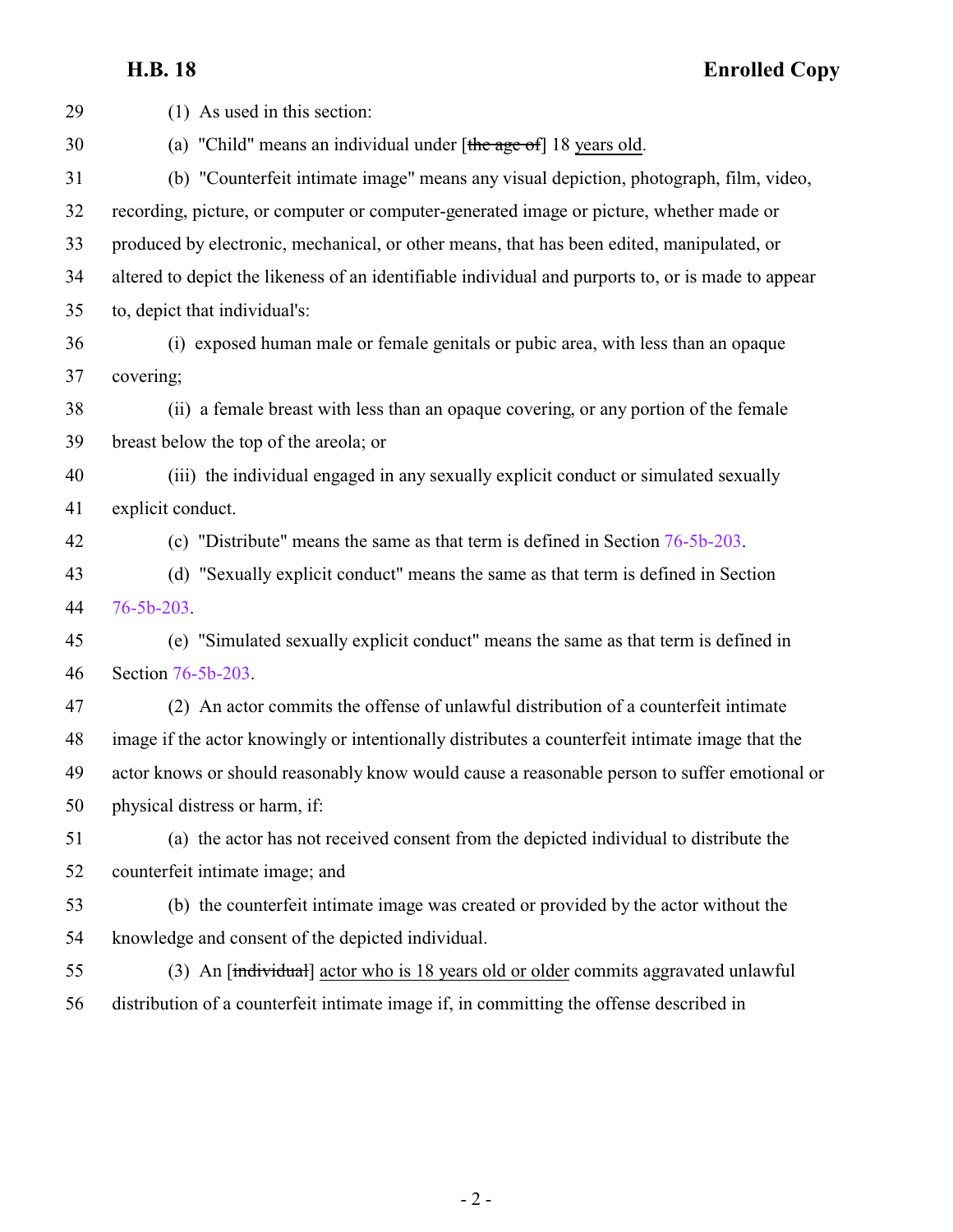**Enrolled Copy H.B. 18** Subsection (2), the individual depicted in the counterfeit intimate image is a child. (4) This section does not apply to: (a) (i) lawful practices of law enforcement agencies; (ii) prosecutorial agency functions; (iii) the reporting of a criminal offense; (iv) court proceedings or any other judicial proceeding; or (v) lawful and generally accepted medical practices and procedures; (b) a counterfeit intimate image if the individual  $[1]$  portrayed depicted in the image voluntarily allows public exposure of the image; (c) a counterfeit intimate image that is portrayed in a lawful commercial setting; or (d) a counterfeit intimate image that is related to a matter of public concern or interest or protected by the First Amendment to the United States Constitution or Article I, Sections 1 and 15 of the Utah Constitution. (5) (a) This section does not apply to an Internet service provider or interactive computer service, as defined in 47 U.S.C. Sec. 230(f)(2), a provider of an electronic communications service as defined in 18 U.S.C. Sec. 2510, a telecommunications service, information service, or mobile service as defined in 47 U.S.C. Sec. 153, including a commercial mobile service as defined in 47 U.S.C. Sec. 332(d), or a cable operator as defined in 47 U.S.C. Sec. 522, if: (i) the distribution of a counterfeit intimate image by the Internet service provider occurs only incidentally through the provider's function of: (A) transmitting or routing data from one person to another person; or (B) providing a connection between one person and another person; (ii) the provider does not intentionally aid or abet in the distribution of the counterfeit intimate image; and (iii) the provider does not knowingly receive from or through a person who distributes the counterfeit intimate image a fee greater than the fee generally charged by the provider, as a specific condition for permitting the person to distribute the counterfeit intimate image.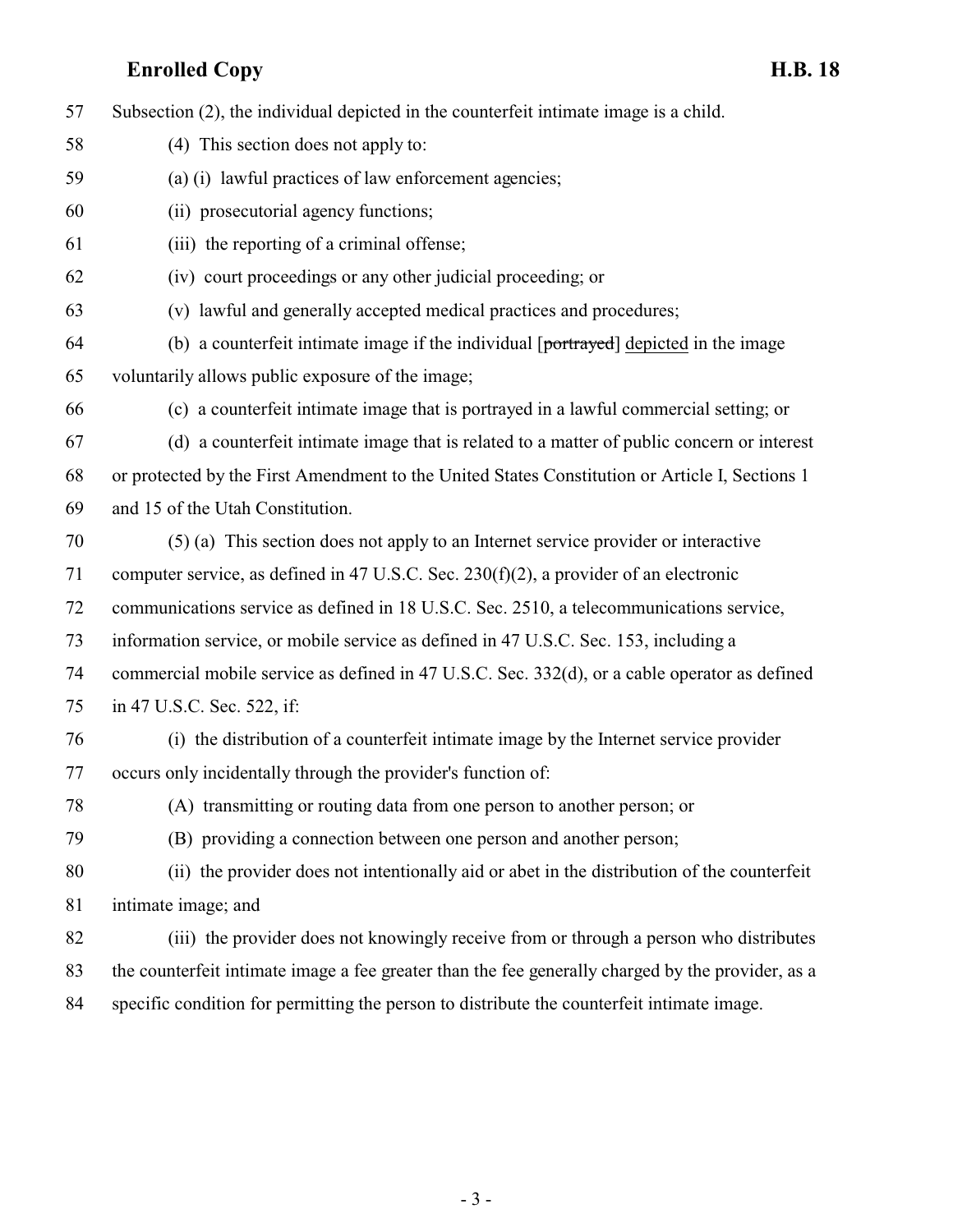**H.B. 18 Enrolled Copy** (b) This section does not apply to a hosting company, as defined in Section [76-10-1230](http://le.utah.gov/UtahCode/SectionLookup.jsp?section=76-10-1230&session=2022GS), if: (i) the distribution of a counterfeit intimate image by the hosting company occurs only incidentally through the hosting company's function of providing data storage space or data caching to a person; (ii) the hosting company does not intentionally engage, aid, or abet in the distribution of the counterfeit intimate image; (iii) the hosting company does not knowingly receive from or through a person who distributes the counterfeit intimate image a fee greater than the fee generally charged by the provider, as a specific condition for permitting the person to distribute, store, or cache the counterfeit intimate image; and (iv) the hosting company immediately removes the counterfeit intimate image upon notice from a law enforcement agency, prosecutorial agency, or the individual purportedly depicted in the counterfeit intimate image. (c) A service provider, as defined in Section [76-10-1230](http://le.utah.gov/UtahCode/SectionLookup.jsp?section=76-10-1230&session=2022GS), is not negligent under this section if it complies with Section [76-10-1231](http://le.utah.gov/UtahCode/SectionLookup.jsp?section=76-10-1231&session=2022GS). (6) This section does not apply to an actor who engages in conduct that constitutes a violation of this section to the extent that the actor is chargeable, for the same conduct, under Section [76-5b-201](http://le.utah.gov/UtahCode/SectionLookup.jsp?section=76-5b-201&session=2022GS), sexual exploitation of a minor. (7) (a) Except as provided in Subsection (7)(b), knowing or intentional unlawful distribution of a counterfeit intimate image is a class A misdemeanor. (b) Knowing or intentional unlawful distribution of a counterfeit intimate image is a third degree felony on a second or subsequent conviction for an offense under this section that arises from a separate criminal episode as defined in Section [76-1-401](http://le.utah.gov/UtahCode/SectionLookup.jsp?section=76-1-401&session=2022GS). (c) Except as provided in Subsection (7)(d), knowing or intentional aggravated unlawful distribution of a counterfeit intimate image is a third degree felony. (d) Knowing or intentional aggravated unlawful distribution of a counterfeit intimate image is a second degree felony on a second or subsequent conviction for an offense under this